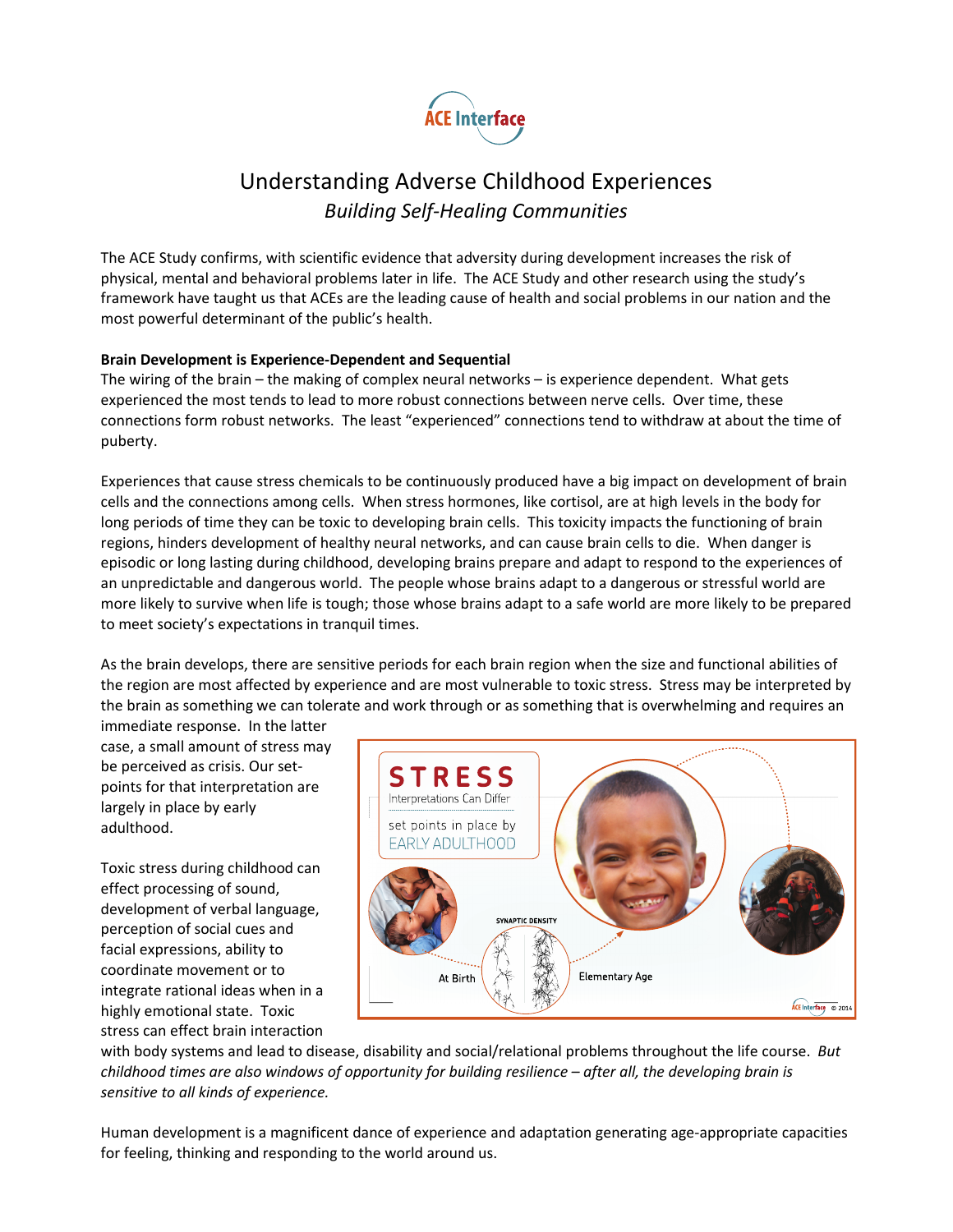#### The ACE Study

The ACE Study considers the effects of childhood adversity on population health and wellbeing. A partnership between Kaiser Permanente in San Diego and the Centers for Disease Control and Prevention in Atlanta, The ACE Study takes a broad public health perspective of the effects of multiple forms of childhood adversity on population health. The ACE Study is the largest of its kind, with over 17,000 participants.

The ACE Pyramid (top right) represents the life course model of the ACE Study: ACEs disrupt neurodevelopment, which in turn leads to social-emotional and cognitive adaptations that can then lead to risk factors for major causes of disease, disability, social problems, and early death. The ACE Study is designed to help us understand how Adverse Childhood Experiences influence human development and life course health in predictable ways.

The ACE Study considers ten categories of childhood adversity (middle right). Study findings include:

- 1. ACEs are common across all socio-economic and culture/ethnicity lines.
- 2. ACEs are interrelated.
- 3. ACE accumulation has a powerful impact on public health.
- 4. ACEs tend to be held in the body, leading to mental,



#### **EXAMPLES OF ACE-ATTRIBUTABLE PROBLEMS**

- Alcoholism & Alcohol Abuse Chronic Obstructive Lung Disease **Coronary Heart Disease** Depression Drug Abuse & Illicit Drug Use **Fetal Death** Intimate Partner Violence
- Liver Disease Mental Health Problems Obesity **Sexual Behavior Problems** Smoking Unintended Pregnancy Violence Workplace Problems

ACE Interface © 2014

physical, and behavioral health problems throughout the life course. (lower right)

As the ACE Score goes up the risk of many health and social problems goes up in a "dose-response" fashion. As a result, as the ACE Score goes up in a population, the percent of people with these problems also goes up. It is also important to understand that some of those problems become ACEs for the next generation—thereby perpetuating the cycle of adversity and their attendant problems.